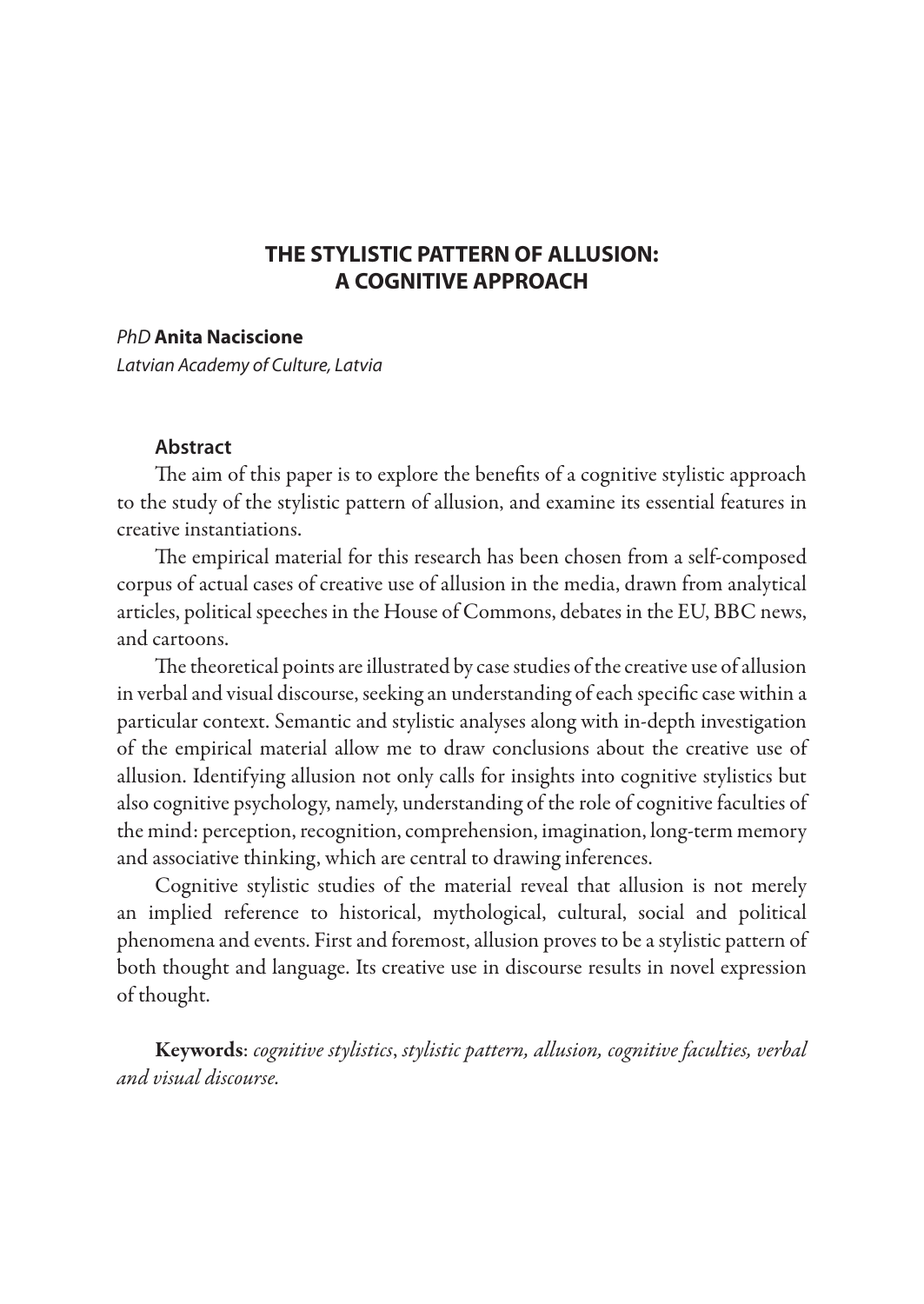#### **Introduction**

In this paper, the stylistic pattern<sup>1</sup> of allusion is studied within the cognitive stylistic framework. The advancement of cognitive stylistics has been an endeavour to bring together two distinct interdisciplinary fields of study, namely, cognitive linguistics and stylistics. Hence, cognitive stylistics is inherently interdisciplinary.

Cognitive linguistics seeks to provide explanatory theoretical foundations for conceptual systems in the study of the brain, the mind and language [Lakoff and Johnson (1980) 2003: 270; Gibbs (1994) 2002] and to substantiate a crucially important premise, which underlies all cognitive linguistic thinking, "Metaphor resides in thought, not just words" [Lakoff and Turner 1989: 2]. Major advances have taken place in further cognitive research, exploring the diversity of expression of metaphorical thought, including the relationship between language, culture and cognition from the theoretical standpoint of cognitive linguistics [Kövecses 2005].

Traditionally, stylistics is concerned with the study of creativity in the use of language [Simpson 2004: 3], while cognitive stylistics forms an integral part of cognitive linguistics, exploring figurative language and the construction of figurative meaning in discourse. Cognitive stylistics, in comparison to conventional stylistics, views stylistic techniques (metaphor, metonymy, pun, allusion, personification, instantial replacement and others) not only as patterns of language but first and foremost as patterns of thought. In the cognitive stylistic framework, a stylistic technique is regarded as a structure of thought and a cognitive inference tool, applicable in creative figurative thought instantiations [Naciscione 2014, 2020: 274].

In this paper, theoretical conclusions are drawn, applying the key tenets of both cognitive linguistics about the significance of the inextricable interrelation between thought and language, on the one hand and, on the other, insights from a cognitive stylistic perspective.

When dealing with the empirical material, I have relied on the method of identifying figurative meaning in discourse [Naciscione 2001: 33–46, 2010: 43–55], which is a procedure for identifying novel thought in stylistic use. In identification, the stages – recognition > verification > comprehension > interpretation – form integral parts of a unified cognitive process. The procedures enable me not only to identify empirical material for research but also to select and analyse stylistic use of

<sup>&</sup>lt;sup>1</sup> A stylistic pattern is a structure of thought and language that may be reproduced in diverse new stylistic contexts. Stylistic patterns form part of the mental lexicon of the language user, held in long-term memory. Pattern, whether metaphor, metonymy, pun, hyperbole, personification, or allusion, operates as a cognitive mechanism and a mental stylistic technique, applicable in new figurative thought representations. Patterns are used to construct meaning [Naciscione 2010, 2020].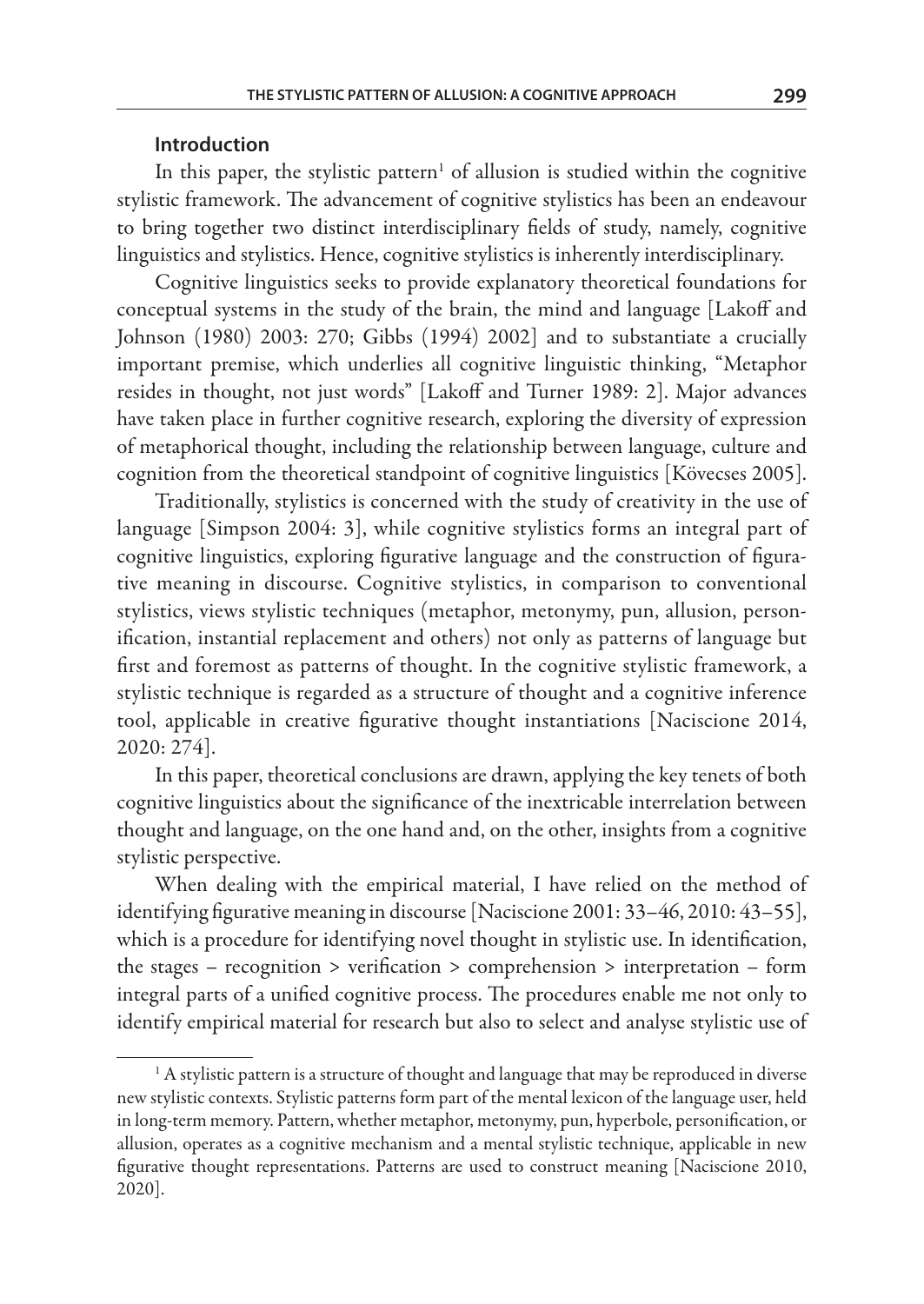allusion in discourse. I have used the research method of interpretative case studies to cope with more intricate textual and visual representations.

I have also relied on the method of critical metaphor analysis [Charteris-Black 2004, 2014], which focuses on levels of metaphor analysis. Importantly, the method underscores the role of social cognition [Charteris-Black 2014: 153–157] and the need for analysis of the broader social context. Thus, the method is concerned with increasing our awareness of the social aspects in language use. I fully agree that the study of social factors is essential in discourse analysis; however, historical, political and cultural aspects may also prove to be fundamental to analysis of a novel form and meaning of expression.

I believe that one method cannot meet the stylistic and cognitive challenges that emerge when exploring multifaceted verbal and visual discourses. In cognitive stylistics, one of the main research methods remains meticulous semantic and stylistic analysis of actual cases of instantiation $^1$  of allusion in discourses, and their stylistic effects in creating novel meanings.

#### **The stylistic pattern of allusion**

The stylistic pattern of allusion can boast a great diversity of expression in actual use. Moreover, the empirical material reveals not only variety but also complexity of verbal and visual instantiations of this pattern.

Allusion is a broad notion with a long history. It is not a novel stylistic pattern. In Ancient Greece, allusion was seen as a rhetorical device, serving to convey an indirect reference in literature, especially poetry, or the art of oratory.

The English language has preserved innumerable allusions going back to the Bible as part of its word stock. For instance, in the Old Testament, *The Garden of Eden* is the biblical earthly paradise created by God to be inhabited by His first human creations – Adam and Eve. As a case of allusion, *The Garden of Eden* is a phraseological unit that has acquired stability and a generalised, metaphorical meaning. In use, e.g., *Truly, this place feels like the Garden of Eden,* the unit signifies a perfect paradise. Some more examples: *Noah's ark*, *thirty pieces of silver*, *Judas' kiss*, *to kill the fatted calf* and many others.

Another ample source of allusions has been Greek mythology and Ancient Greek literature across centuries. For instance, the meaning of *Achilles' heel* is a fatal weakness, a vulnerable area or a point of vulnerability. It is an allusion to the Greek legend about the heroic warrior Achilles whose mother tried to make him immortal by holding the infant by his heel and dipping him into the River Styx. In modern

<sup>&</sup>lt;sup>1</sup> Instantiation is a stylistic realisation in discourse; it is a particular instance of a unique stylistic application of a lexical or a phraseological unit in discourse resulting in significant changes in its form and meaning, determined by the thought and the context [Naciscione 2010, 2020].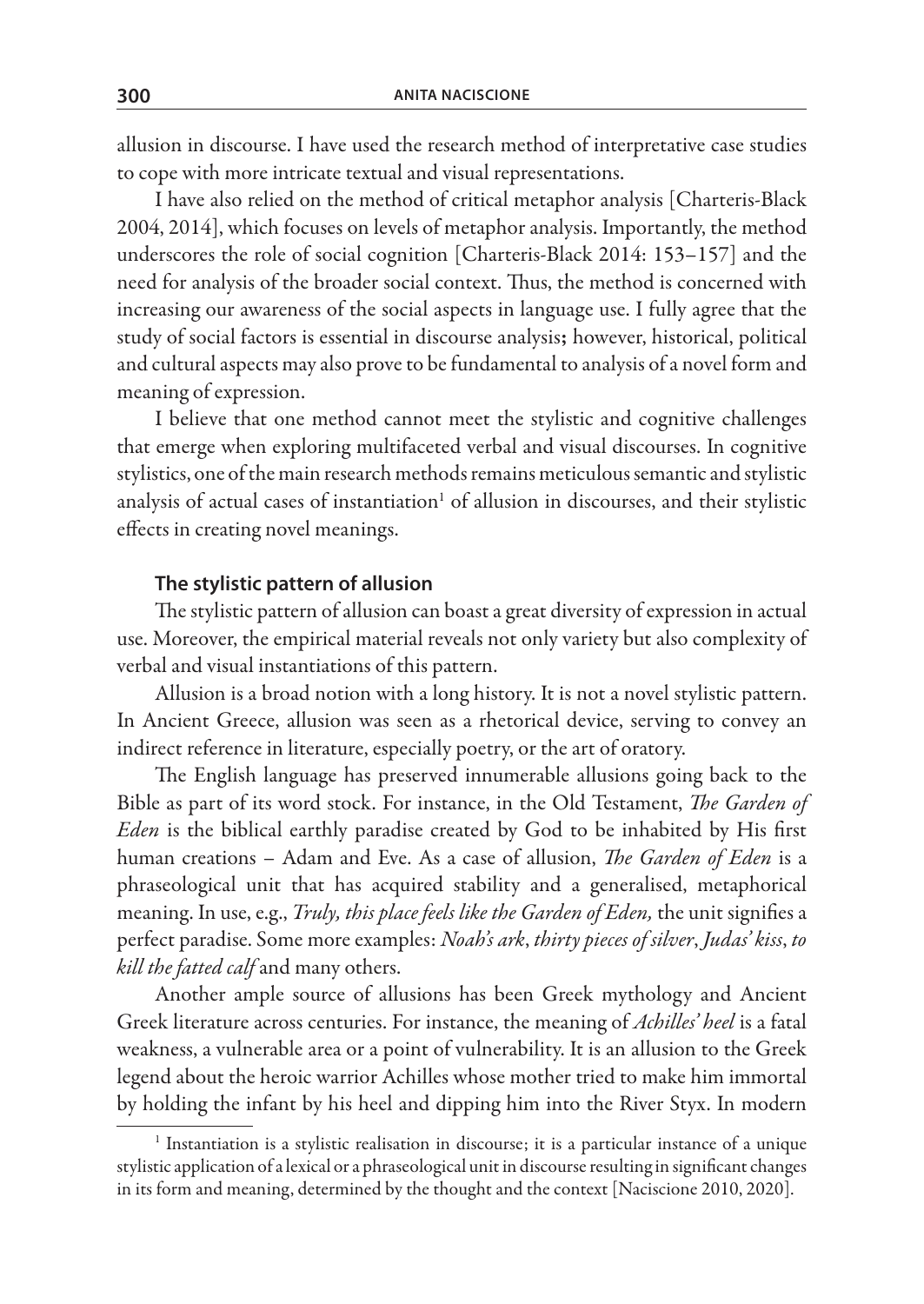use, the unit is employed in a metaphorical meaning, e. g., *This division, which is rarely profitable, is the company's Achilles' heel.* Some more examples: *the Trojan horse*, *Sisyphus labour*, *Pandora's box*, *between Scylla and Charybdis* and many others.

Thus, allusion has traditionally been viewed as an implied reference to something or somebody. Over the centuries, the scope of use has expanded to allude to historical, mythological, folklore, cultural, social and political phenomena, events and facts.

Let me turn to some cases of allusion, which will reveal the semantic and stylistic subtleties of instantiation and the need to identify its message.

# **Allusion to facts**

In verbal and visual discourse, analysis of what is implied discloses that there is much more to it than meets the eye. It is not that simple, nor is it as straightforward as it might seem. The given case of allusion (see Figure 1) conveys an implicit reference, which calls for more detailed recall and identification of background knowledge of facts, social and political information.



Figure 1. Cartoon, *Weekend with Eccles*, published on August 7, 1976.

Background information is essential for an understanding of both verbal and visual discourse. Identification seeks to uncover missing factual and semantic information to disambiguate the instance. Here the scene is set by Big Ben, a British cultural icon and a prominent symbol of parliamentary democracy. Visual perception works together with the textual message, which is impossible to interpret without a reference to historical facts. A search leads us to some facts, which bear a semantic connection with the political and social implications, hinted at in the cartoon. The year 1975 was not a good year for the British government as it had to face a strike by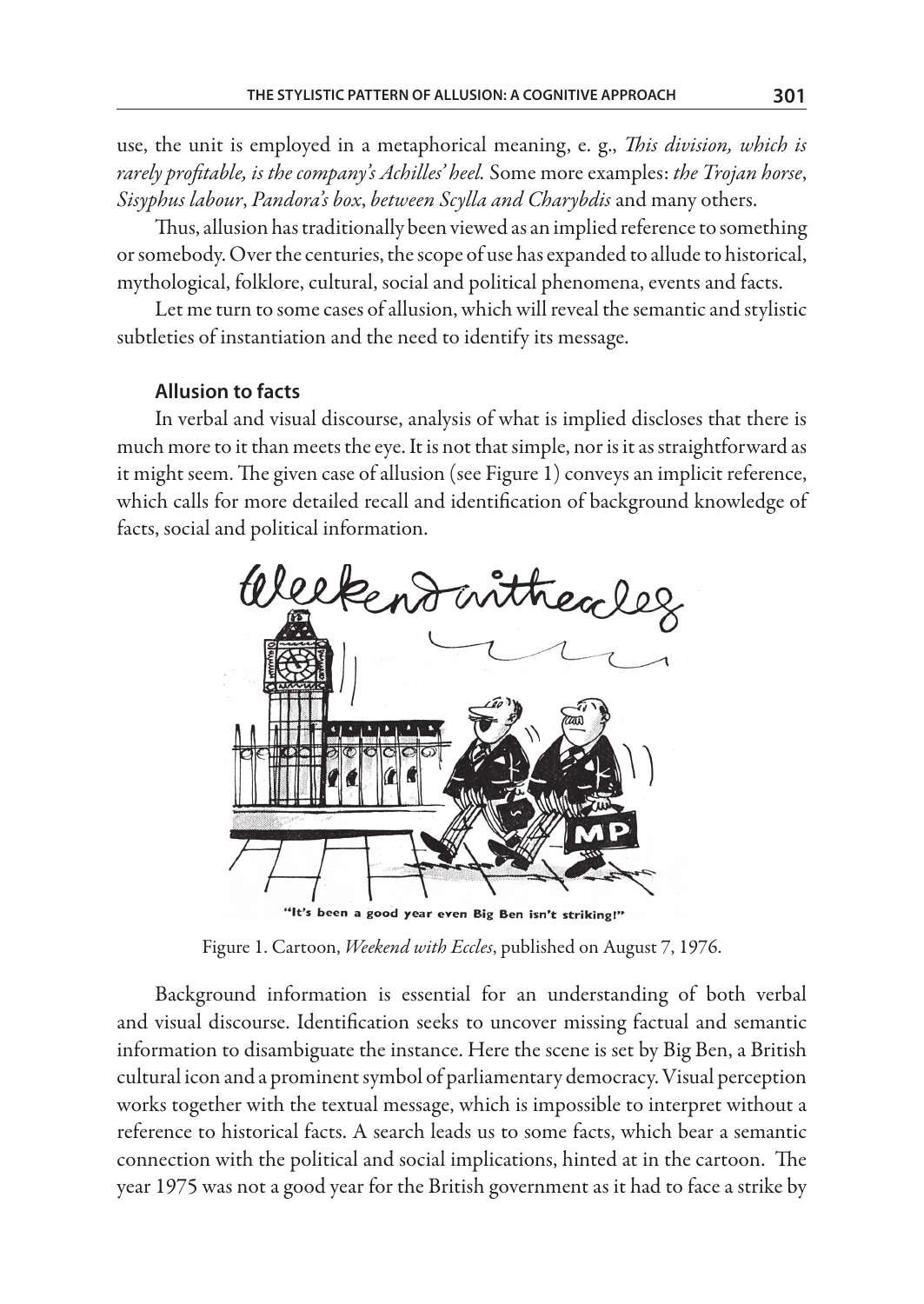miners and a lengthy strike by garbage transport workers. Furthermore, on August 5, 1976 London witnessed the first major breakdown of the chiming system of Big Ben, which was still using the original Victorian mechanism. Big Ben fell silent and stopped striking the hours.

Big Ben provides a direct associative relationship with the British Parliament as Big Ben is part of the Houses of Parliament. Recognition is facilitated by the briefcase with the acronym *MP* on it, serving as a metonymic link to the House of Commons. In this way we learn that the two members of parliament are leaving the parliamentary building. One of them is saying:

# *It's been a good year, even Big Ben isn't striking!*

Interpretation of the phrase *isn't striking* calls for a study of the semantic structure of *to strike.* A close look at a dictionary entry of the verb *to strike* reveals that this phrase is based on the interrelationship between two metaphorical meanings of this verb, creating a pun. In stylistics, pun is a stylistic pattern, involving a play on words, which usually forms a semantic link between the literal meaning of the word and one of its metaphorical meanings. The literal meaning of the verb *to strike* is "to hit"; however, it does not surface in this text at all. This instantiation is a rare case of a pun, acquiring a discourse dimension: the pun is formed by two metaphorical meanings of the same polysemous word *to strike* in one context: *to protest by not working* and *to make a sound like a bell (about a clock*) [*Collins Cobuild English Dictionary for Advanced Learners* 2006: 1420–1421]. The first meaning is alluded to while the second emerges in the caption of the cartoon.

Thus, analysis of the empirical material shows that allusion works together with other stylistic patterns, in this case, metonymy and pun, in creating a novel instantiation in verbal and visual discourse. Allusion functions as an implicit mental reference that works by force of associative thinking.

#### **Allusions to literary works**

As a stylistic technique, allusion helps to contextualise a message by referencing a well-known literary work. Literary allusions are common. Implied references to literary works, their characters and authors abound in language use. For instance,

> *You don't have to be William Shakespeare to write poetry. Don't act like a Romeo in front of her.*

A literary allusion refers to a specific writer or literary work. The pattern of allusion allows the author to compress a great deal of significance into a phrase or sentence. The brevity of expression and the implicit reference underscore the significance of the message. To recognise and comprehend the implied reference, we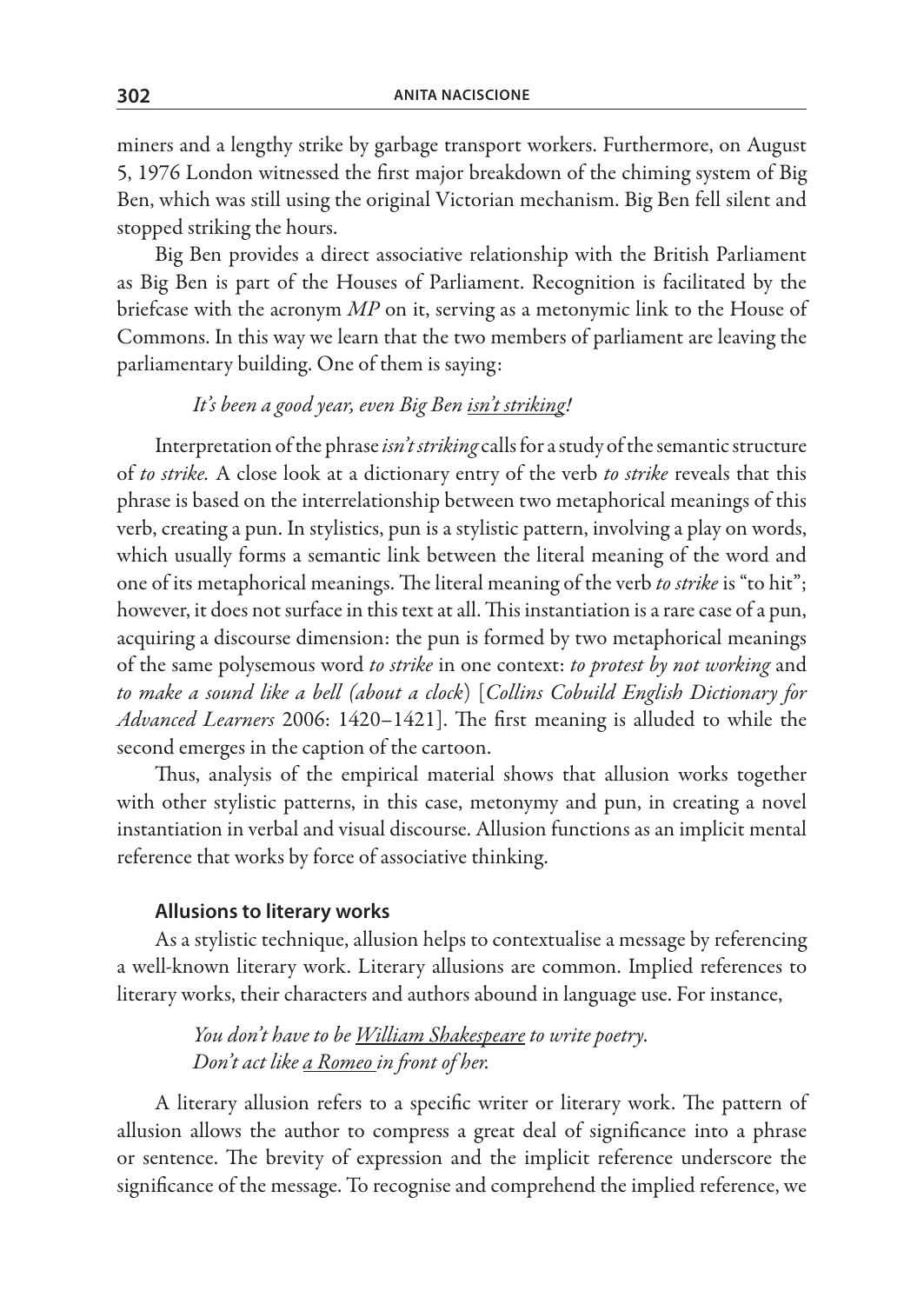need to rely on long-term associations, leading to our knowledge store. "Long-term memory is memory for information that has been well processed and integrated into one's general knowledge store" [Reber 1995: 448]. Cognitive access to our memory  $\rm store^1$  is central to perceiving, identifying and interpreting the semantic and stylistic subtleties of allusion.

Let me turn to a case of creative use of allusion in the media, based on a literary work. Allusion is a favourable stylistic pattern among media journalists. It emphasises their point, lends a certain persuasive tone to the text and makes it emotionally expressive. For instance,

> *At present there is winter in America, can spring be far behind? BBC World TV*, 07.11.2020.

This case is an implicit reference to the poem *Ode to the West Wind* by Percy Bysshe Shelley (1792–1820). The last two lines of this famous poem read as follows:

> *O Wind, if Winter comes, Can Spring be far behind*?

Shelley is one of the key figures of the Romantic Movement in English literature. Like all Romantic poets, Shelley makes ample use of personification, ascribing human traits to nature, in this case, to seasons of the year. Interestingly, the last phrase of the poem *Can spring be far behind*? is a rhetorical question, which helps the audience understand, sympathise with the message, and react emotionally. This rhetorical question serves to involve the audience personally and to create a dramatic effect.

In general, comprehension involves making use of any relevant general knowledge that we may possess. However, each particular case is a new challenge. This case of allusion calls for a good knowledge of English Romanticism and Shelley's poetry. Shelley perceives winter as something foreboding and uses it as a metaphoric personification of the darkest times in people's lives, while spring is a time of hope, signifying light and development. Winter aptly portrays the political situation in the USA in November 2020. *Winter in America* is a metaphor for Donald Trump's rule.

The BBC broadcast is dated 07.11.2020, that is, a few days after the American Presidential Election 2020 on 03.11.2020, when Biden's victory was confirmed, despite Trump's continued refusal to formally concede, saying that the election was rigged, which was fake news, to use his own terminology. Many American voters could not accept Trump's offensive manner of presidency, his aggressiveness, use of racist language and his numerous boasts. His presidency was too unpresidential.

<sup>&</sup>lt;sup>1</sup> For more on the functioning of human memory and its role in the cognitive processes, see Eysenck [1996: 68–75].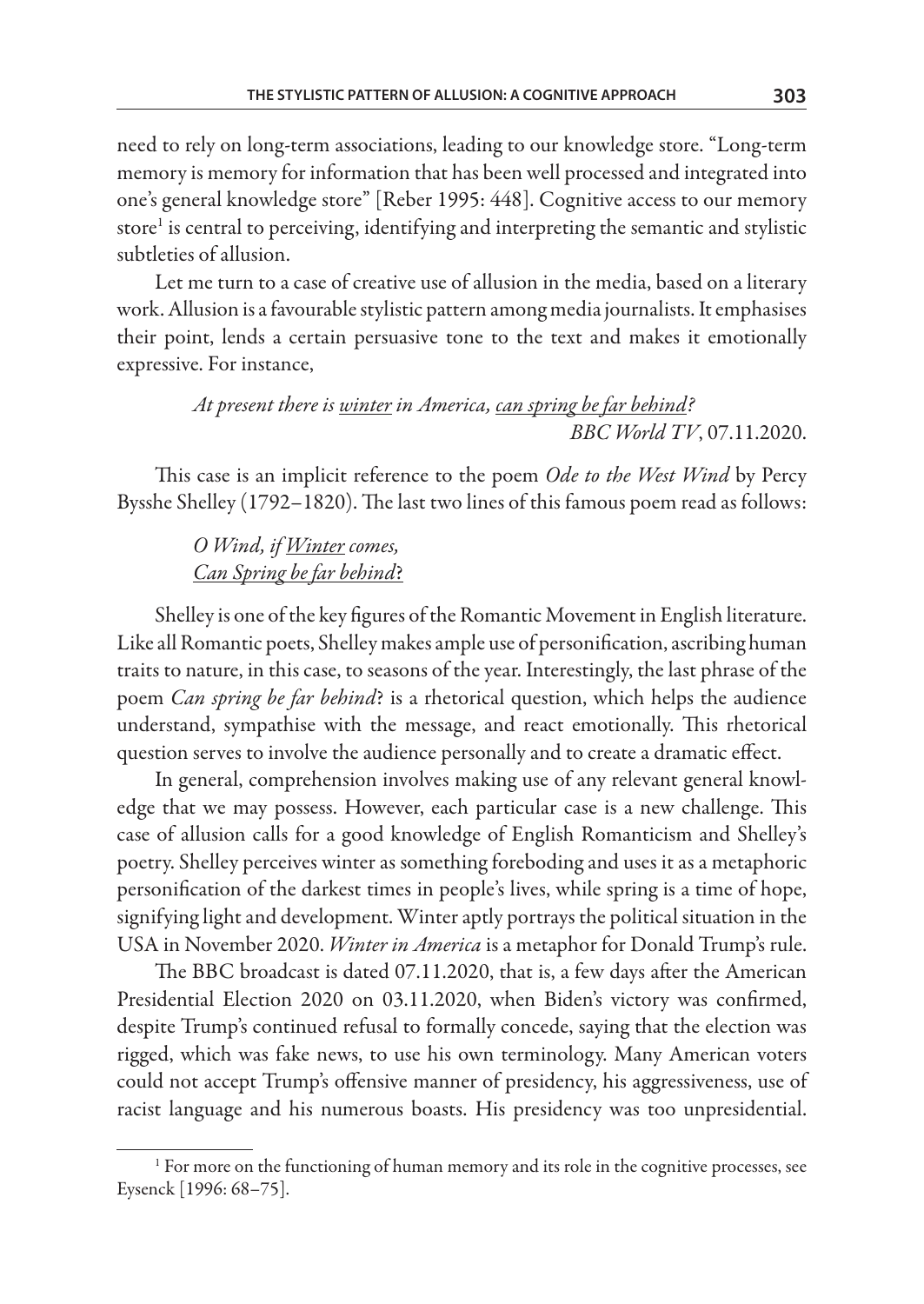People were looking forward to a change for the better; they were looking forward to Spring. The rhetorical question *Can Spring be far behind*? signifies light and hope.

This case study shows that identification of the allusion presupposes a good knowledge of Shelley's poetry. It calls for additional cognitive endeavour to enable retrieval of the item from storage in long-term memory. It also requires thorough background knowledge of the political scene in the USA at the end of the 20<sup>th</sup> century. However, if the reader does not possess knowledge on the subject, the allusion remains unresolved.

# **Allusion to quotations**

When we quote a part of a text verbatim, we need to put it in quotation marks and specify the origin (the author, the year and the source), which indicates strict adherence to the original text. However, here I am concerned with creative use of quotations, which, if applied effectively, will convey a novel meaning along with semantic and/or structural changes, signalling an unusual stylistic instantiation.

A recurrent type of implicit reference is allusion to a well-known quotation, being part of a speech delivered by a famous or prominent person and which has later become a popular quotation, used in both verbal and visual discourse, including cartoons and caricatures.

Figure 2 presents a cartoon by the well-known American graphic artist John Morris (1906–1994) who focussed on creating intelligent and distinctive visual communications for publications and businesses.



"Phew! Fooling some of the people all the time is damn hard work."

Figure 2. John Morris (1906–1994), *Advertising Agency*, uploaded by Cartoonstock on 13/08/2001: https://www.cartoonstock.com/cartoonview.asp?catref=jmo0258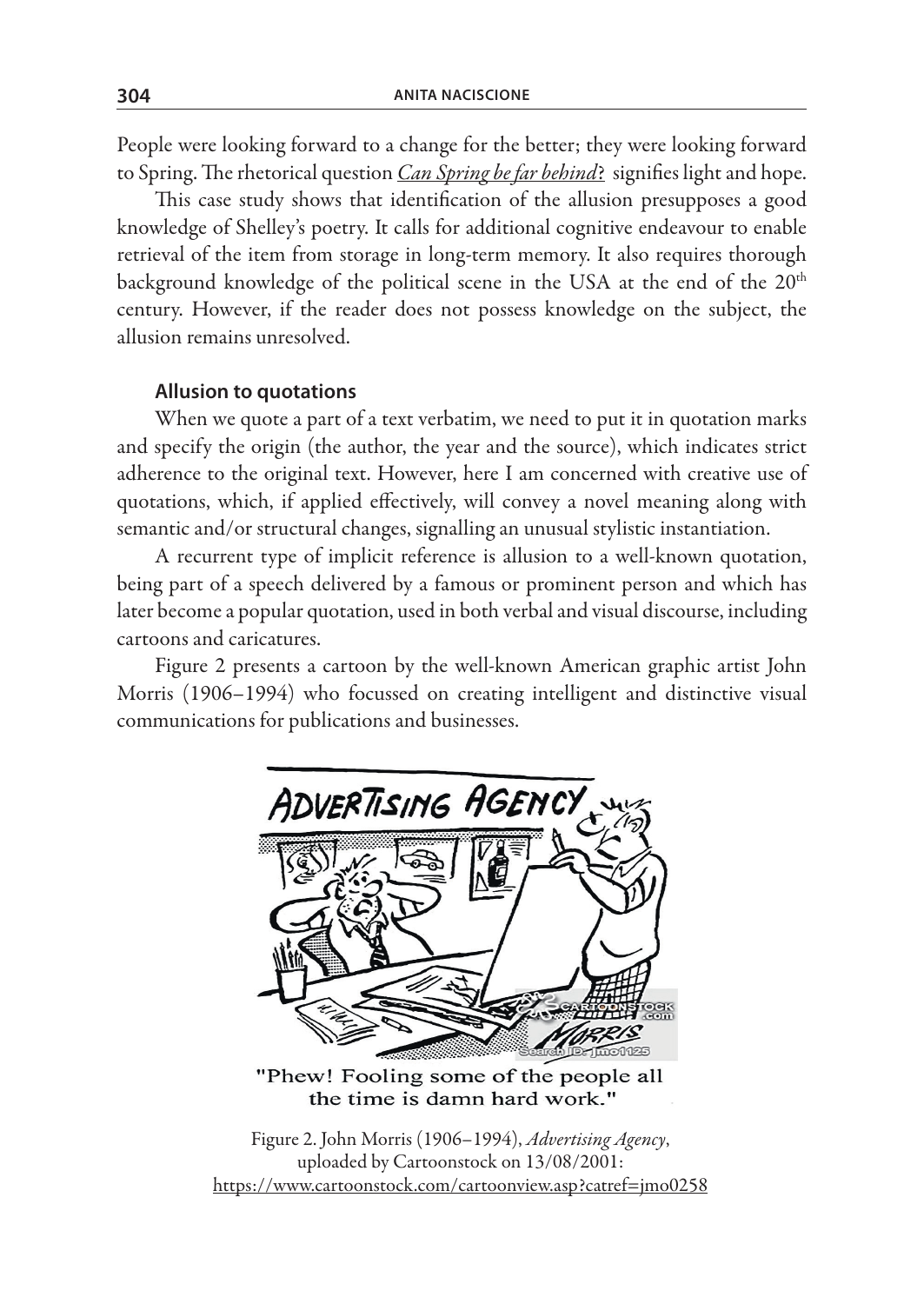In Figure 2, the caption requires a cultural reference and a resolution of the allusion. Without it, the text would not make any sense. In visual discourse, "vision is an active grasp", since seeing means grasping some outstanding features with the aim of grasping the essentials [Arnheim (1954) 1974: 43]. In cognitive linguistic terms, SEEING IS UNDERSTANDING.

When we cast a look at a visual representation, we realise that much is not explicitly stated in the discourse; it is only alluded to. Psycholinguistics has established that we constantly draw inferences, that is, extract from the underlying discourse pieces of meaning, which are crucial to our understanding [Kess 1992: 189].

The man sitting at the table is the Advertising Director of the company. When the cartoonist is presenting his work for approval, the Advertising Director is obviously satisfied with the result. He utters a sigh of relief: "Phew!" It is relief from the ever-ending pressure to go on "fooling some of the people all the time". "Damn hard work" is evident in his facial gestures. The worried expression on his face and his unshaven appearance suggest the unrelenting pressure of his job.

The caption contains the first part of a famous quotation that acts like a recall cue, evoking associations of contiguity, which help to retrieve the full quotation from long-term memory, going back to the knowledge store, once acquired. The pattern of the conceptual metonymy PART FOR WHOLE comes into play, aiding recall of the name of the author of these lines:

*You can fool some of the people all of the time, and all of the people some of the time, but you cannot fool all of the people all of the time.*

Abraham Lincoln, 1858

Historians believe that Abraham Lincoln pronounced these famous lines in his speech at the Lincoln – Douglas debates in Clinton, Illinois, 1858.

Abraham Lincoln gained his place in history by taking action to end slavery and win the Civil War between the North and the South (1861–1865). Although a



Figure 3. Abraham Lincoln (1809–1865), the  $16<sup>th</sup>$  President of the United States (1861–1865), laphamsquarterly.org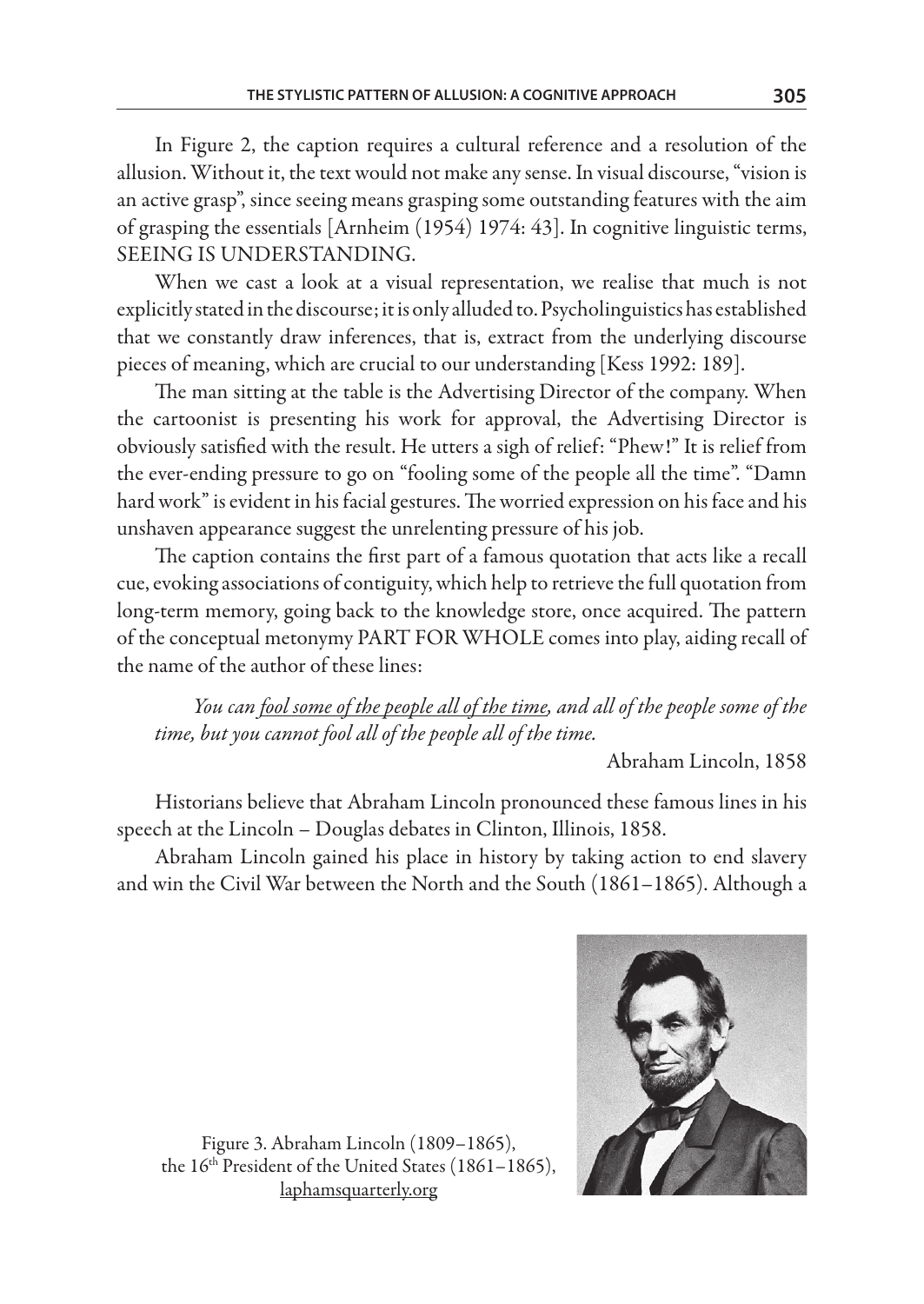Republican, he was famous for speeches, which disclosed his democratic values and his commitment to the people: he was a democratic leader at heart. He will also be remembered for his style of saying and writing honest truths. The given quotation is part of Abraham Lincoln's legacy in American culture and in political debate.

### **Identifying allusion in discourse**

Identification and analysis of creative instantiations of allusion in discourse largely rely on people's essential cognitive abilities. Language comprehension requires us to go beyond the literal meanings of the words we see or hear. Much of the information needed is frequently implicit. Hence we need to draw inferences to understand the whole context and the message that is conveyed.

The human mind possesses numerous cognitive faculties, such as figurative thinking and imagination. The skills of perception, recognition and comprehension are essential in the process of interpretation of creative use of language [Naciscione 2010: 45–55, 2020: 273]. In identifying allusion, cognitive abilities play an essential part in retrieving essential items, which leads to disambiguation of the instantiation.

Psycholinguists confirm that people remember because they have the mental faculty of memory, which is crucial to language use in all aspects and at all levels [Garman 1990: 309]. It is also of vital importance in identifying creative use in discourse, allusion included. The role of memory lies not only in retrieving implicit items from long-term memory but, importantly, also in processing information and associatively related items.

Memory operates with the help of associations, which aid memory to retrieve essential information from long-term memory. Memory is associative *per se*. Associations also facilitate comprehension since they form a connection or a relationship between two items (ideas, concepts, feelings, events, experiences). In this way, "experiencing the first item activates a representation of the second" [VandenBos 2007]. Thus, the associative abilities of the human mind form part of the human cognitive faculties. Associations are fundamental to identification and analysis of creative use of allusion and other stylistic techniques.

### **Conclusion**

It has been a long-established practice to regard allusion as an indirect reference to historical, mythological, cultural, social and political phenomena and events. In the cognitive stylistic framework, allusion operates as a pattern of creative use of language in discourse, resulting in novel expression of thought. Allusion is an implicit mental verbal and/or visual reference, which is represented in discourse by one or more explicit elements, performing a metonymic function and providing associative links by acting as a recall cue. Allusion is a stylistic pattern in both thought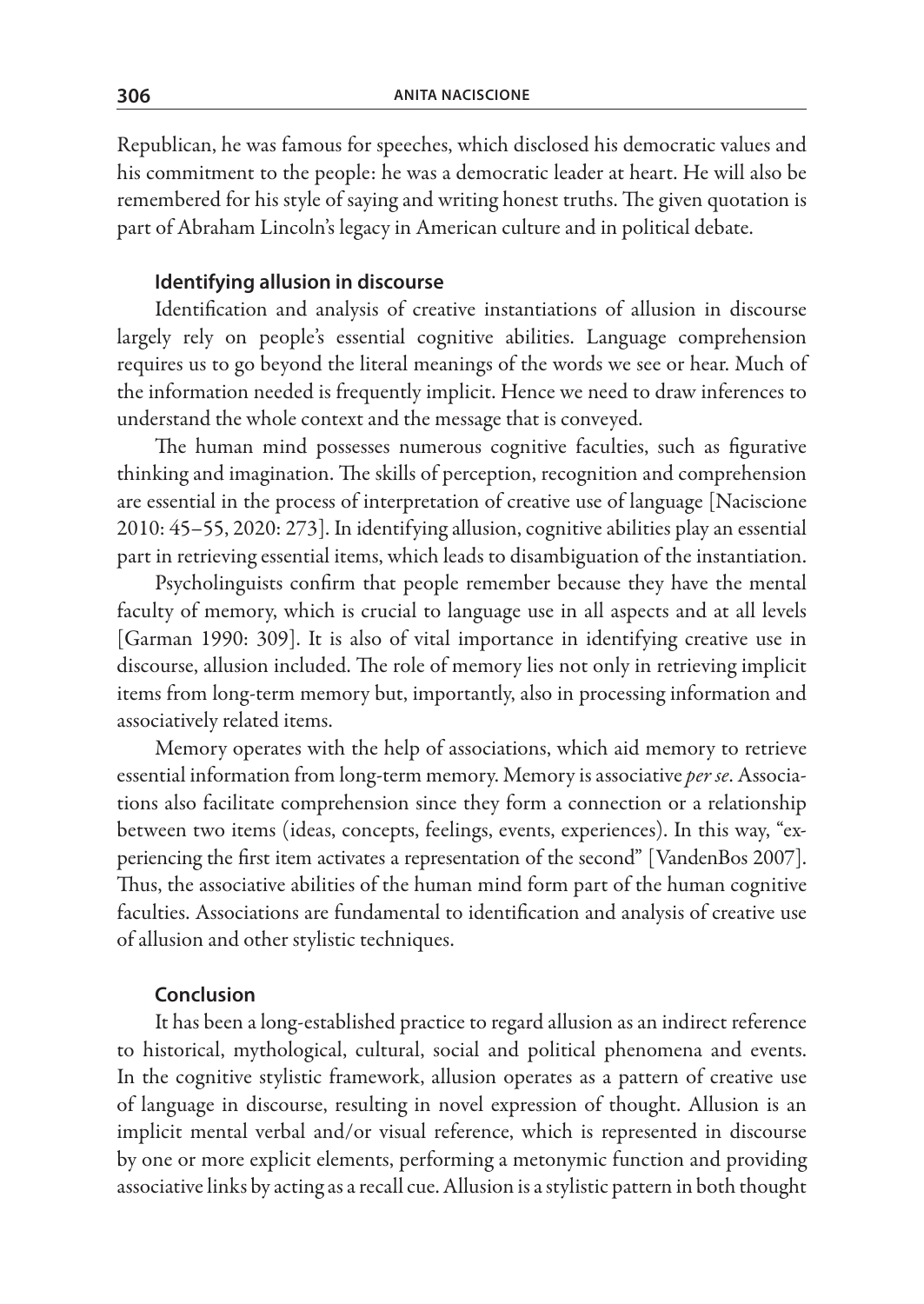and language. In discourse, allusion works together with other stylistic patterns, which are part of the instantiation, contributing to the stylistic effect and meaning: metaphor, metonymy, pun, personification and others.

A cognitive perspective means recognising and understanding the cognitive faculties of the human mind, such as figurative thinking and imagination, the skills of perception, recognition, comprehension and interpretation of creative use of language. In identifying allusion, cognitive abilities play an essential part in retrieving essential items, which in turn leads to disambiguating the instantiation. The role of memory lies not only in retrieving implicit items from long-term memory but, importantly, also in processing information and associatively related items. Allusion functions as an implicit mental reference since it works by force of associative thinking.

#### *Sources*

- Arnheim, R. (1954 [1974]). *Art and Visual Perception: A Psychology of the Creative Eye*. Los Angeles/London: University of California Press.
- Charteris-Black, J. (2004). *Critical Discourse Analysis.* Basingstoke and New York: Palgrave Macmillan.
- Charteris-Black, J. (2014). *Analysing Political Speeches: Rhetoric, Discourse and Metaphor*. Basingstoke and New York: Palgrave Macmillan.
- *Collins Cobuild English Dictionary for Advanced Learners* (2006). Oxford: Macmillan Publishers Limited.
- Eysenck, M. W. (1996). *Principles of Cognitive Psychology*. Hove, UK: Erlbaum (UK) Taylor & Francis.
- Garman, M. (1990*). Psycholinguistics*. Cambridge: Cambridge University Press.
- Gibbs, R. W. (1994 [2002]). *The Poetics of Mind: Figurative Thought, Language and Understanding*. Cambridge: CUP.
- Kess, J. F. (1992). *Psycholinguistics: Psychology, Linguistics and the Study of Natural Language.* Amsterdam/Philadelphia: John Benjamins Publishing Company.
- Kövecses, Z. (2005). *Metaphor and Culture: Universality and Variation*. Cambridge: Cambridge University Press.
- Lakoff, G., & Johnson, M. (1980 [2003]). *Metaphors We Live By*. Chicago/London: University of Chicago Press.
- Lakoff, G., & Turner, M. (1989). *More than Cool Reason: A Field Guide to Poetic Metaphor*. Chicago/London: University of Chicago Press.
- Naciscione, A. (2001). *Phraseological Units in Discourse: Towards Applied Stylistics*. Riga: Latvian Academy of Culture.